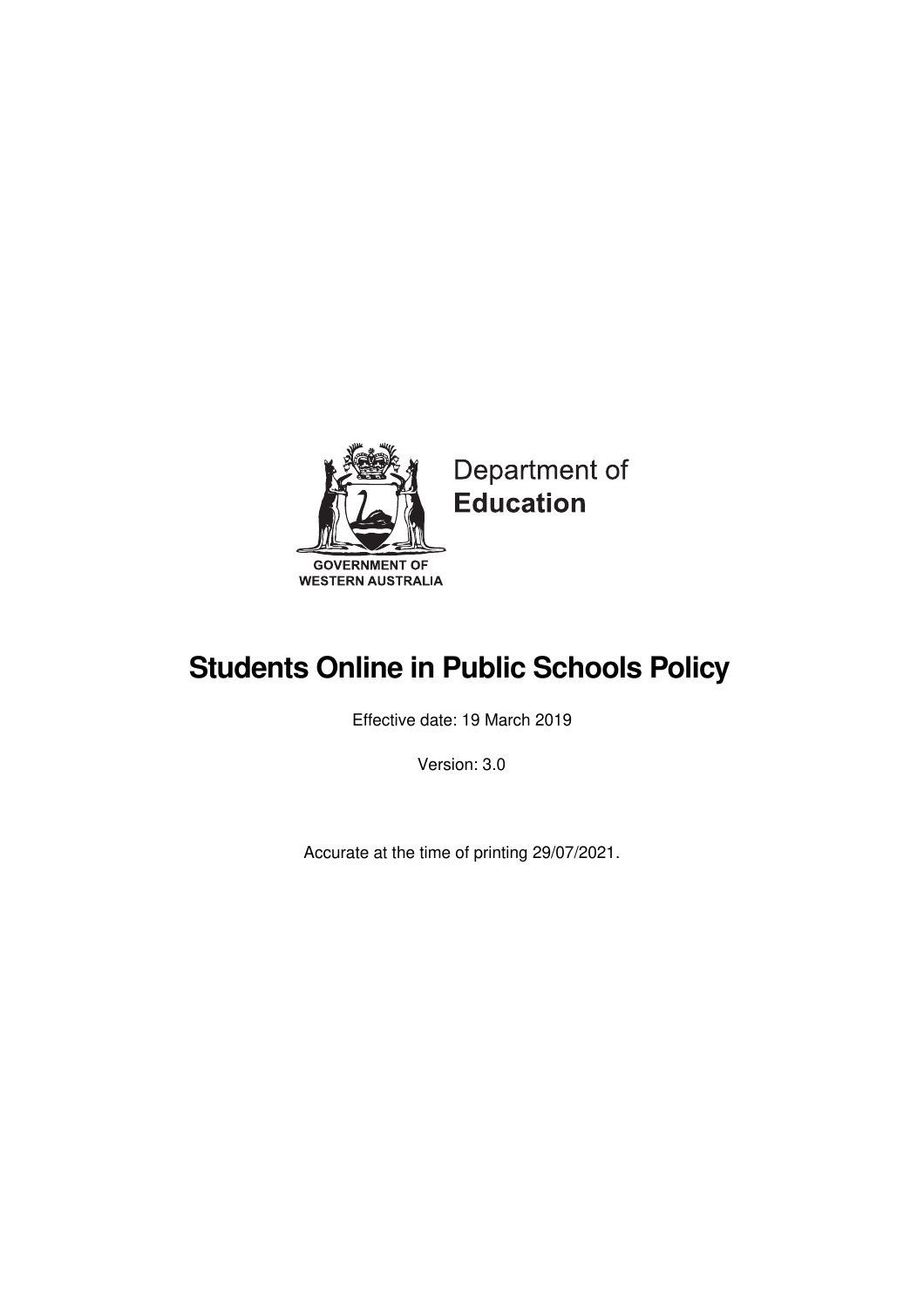### Table of contents

| 1. Policy statement                                 | 3 |
|-----------------------------------------------------|---|
| 2. Policy rules                                     | 3 |
| 3. Responsibility for Implementation and Compliance | 3 |
| 4. Scope                                            | 4 |
| 5. Supporting Procedures                            | 4 |
| 6. Definitions                                      | 4 |
| 7. Related documents                                | 5 |
| 8. Contact information                              | 7 |
| 9. History of changes                               | 7 |
| 10. More information                                | 9 |
| Policy review date                                  | 9 |
|                                                     |   |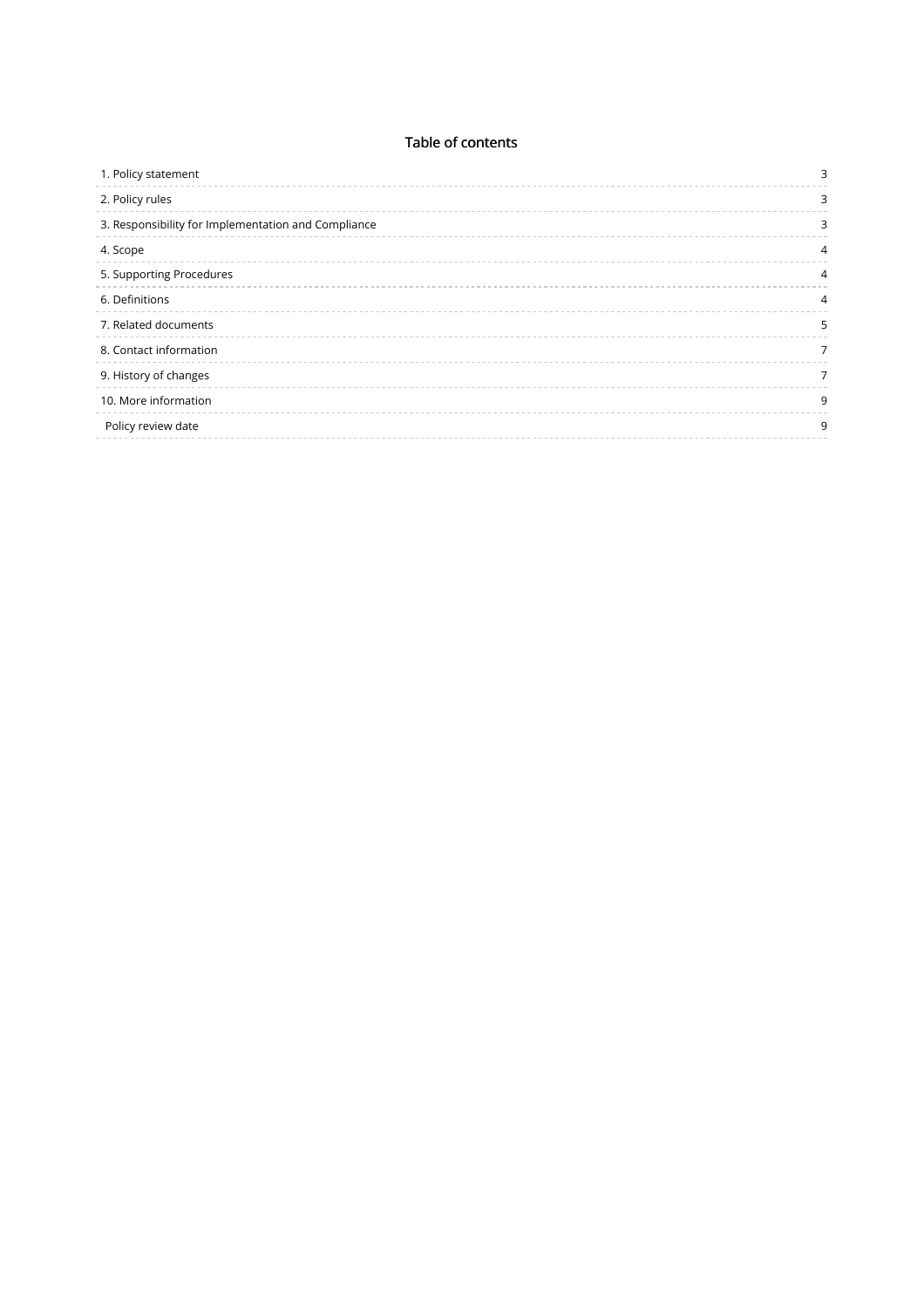# <span id="page-2-0"></span>**1. Policy statement**

The Department of Education (the Department) provides online services to students in public schools only for learning-related activities and makes every reasonable effort to educate and protect students from exposure to inappropriate online material and activities.

# <span id="page-2-1"></span>**2. Policy rules**

Site Managers must:

- communicate the requirements of this policy and procedures to any staff involved with the provision of online services for learning-related activities;
- only grant access to Department online services after receiving an Acceptable Use Agreement signed by the student and/or parent (for students under 18 years of age) or by the student (18 years and older);
- issue and maintain student passwords in accordance with the Information Communication Technologies Security policy;
- confirm students have received education about the risks and their responsibilities accessing the Department's online services and associated online activities;
- provide appropriate supervision for students using online services for learning-related activities on school sites;
- take appropriate action in [accordance](https://www.education.wa.edu.au/article/zz0x57v) with the Student Behaviour in Public Schools Policy and Procedures where there is a breach of acceptable use; and
- apply the requirements of this policy and procedures when using Third Party Service Providers.

## <span id="page-2-2"></span>**3. Responsibility for Implementation and Compliance**

Principals and College Managers are responsible for implementing the policy.

Line Managers are responsible for compliance monitoring.

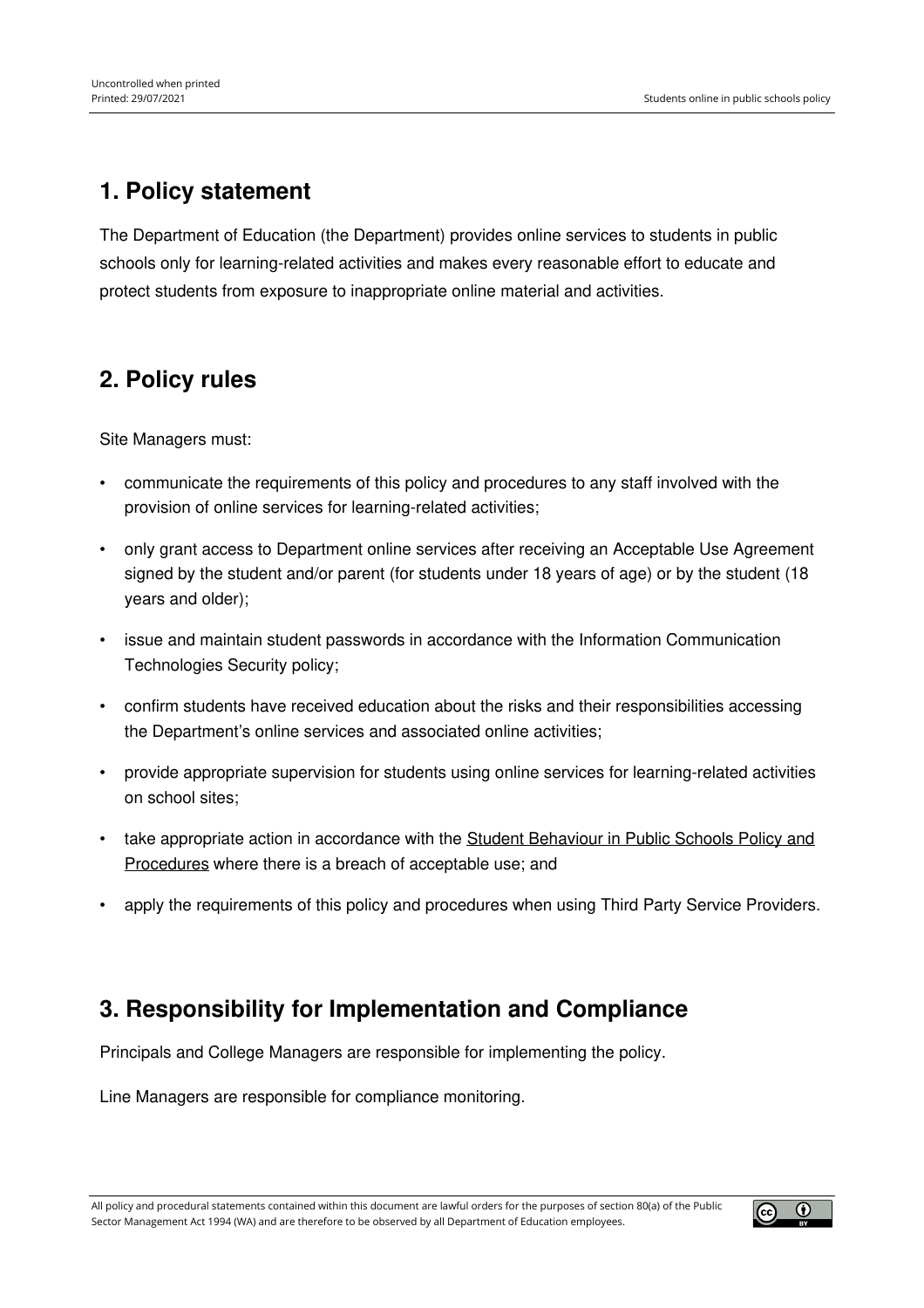## <span id="page-3-0"></span>**4. Scope**

This policy applies to Site Managers.

# <span id="page-3-1"></span>**5. Supporting Procedures**

Students Online in Public Schools [Procedures](https://www.education.wa.edu.au/web/policies/-/students-online-in-public-schools-procedures)

### <span id="page-3-2"></span>**6. Definitions**

### **Department-provided online services**

Department services including, but not limited to, email, calendar, instant messaging, web conferencing, discussion groups, online file sharing and storage, learning management systems, internet access and web browsing that may be accessed using the computer networks and services of the Department.

### **Inappropriate content**

Content that is considered unsuitable or harmful to students. It includes material that is pornographic, racist, sexist, inflammatory, threatening, hateful, obscene or abusive in nature or which promotes or encourages illegal activities or violence.

#### **Learning-related activities**

School activities that are part of the planned class and/or whole school education of a child.

#### **Parent**

In relation to a child, a person who at law has responsibility for the long term care, welfare and development of the child; or the day-to-day care, welfare and development of the child.

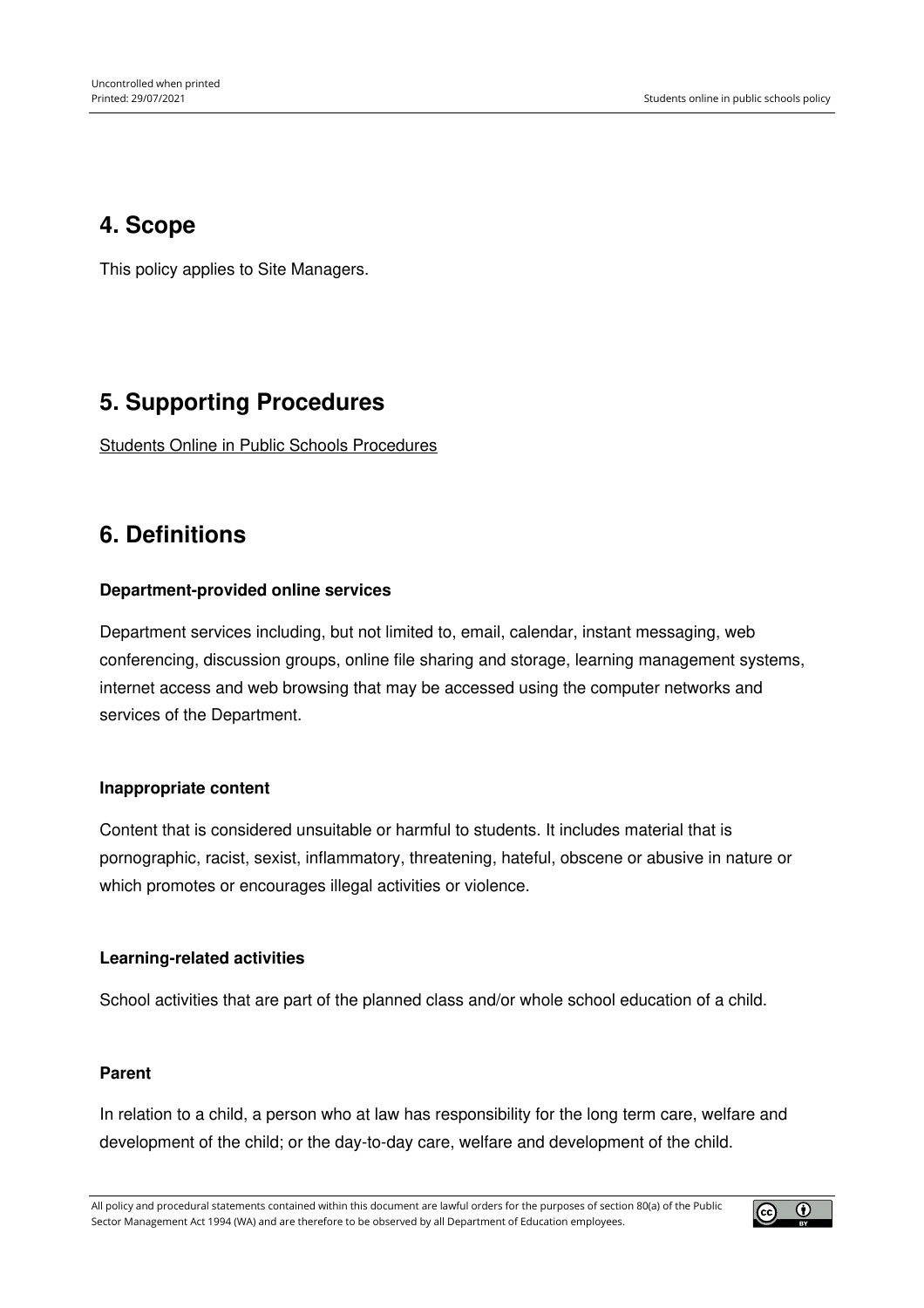#### **Site managers**

Officers, including Principals, Line Managers and Residential College Managers, who have responsibility for overall management of any Department site.

### **Teaching staff/residential college and camp school staff**

Persons appointed by the Director General pursuant to section 235 of the School Education Act 1999 and consisting of the following classes:

- School administrators (principals and those as listed in regulation 127 of the School Education Regulations 2000);
- Teachers other than school administrators;
- Any other class as prescribed in regulation 127A of the School Education Regulations 2000.
- Education assistants' (government) general agreement 2016
- Public Service and Government Officers General Agreement 2014

#### **Third party service providers of online applications**

Third Party Service Providers of online applications are any organisations, consultants, or independent contractors who render an online service or product to the Department/ Schools.

### <span id="page-4-0"></span>**7. Related documents**

### **Relevant legislation or authority**

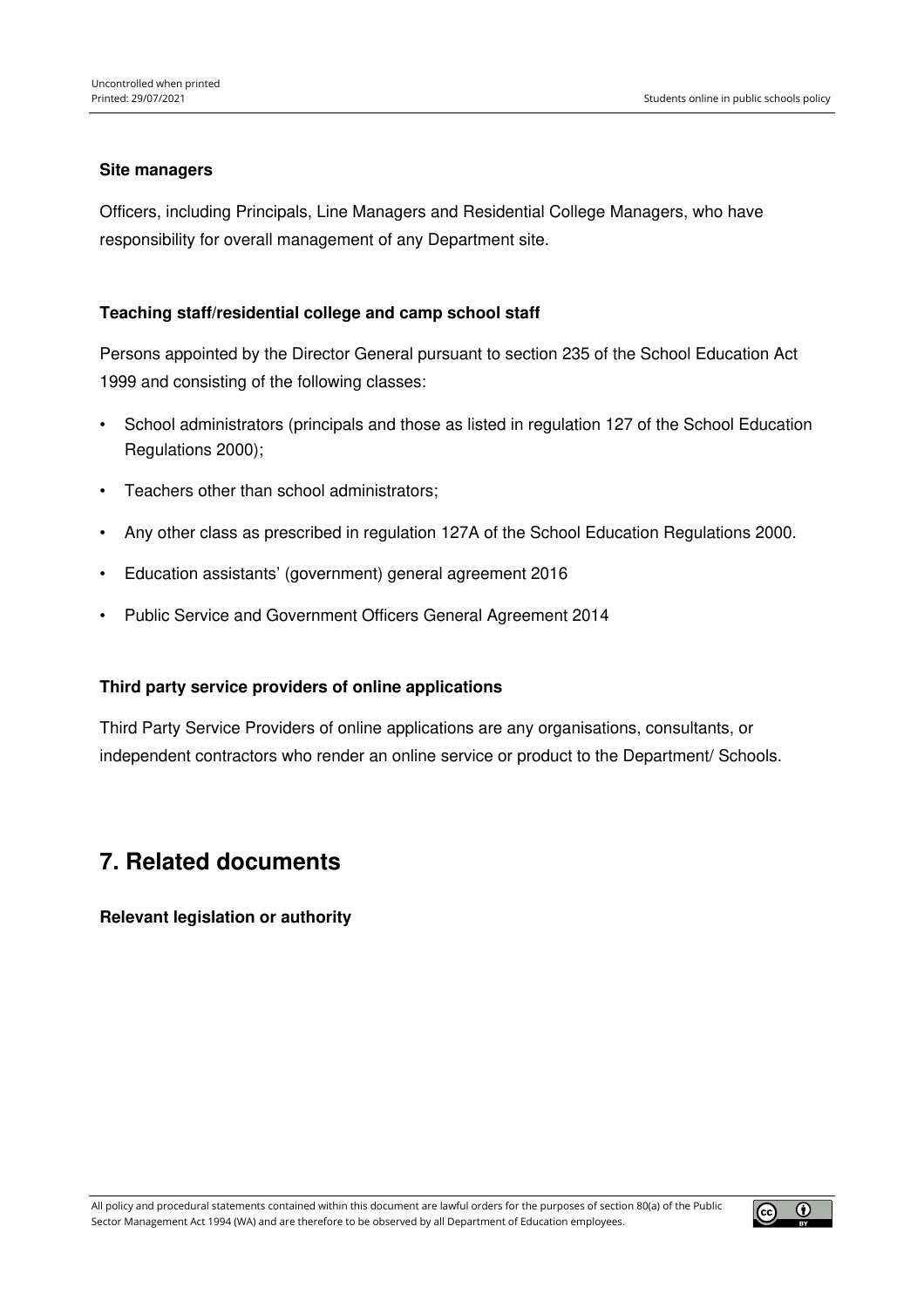[Censorship](https://www.legislation.wa.gov.au/legislation/statutes.nsf/law_s50012.html) Act 1996 (WA)

[Copyright](https://www.legislation.gov.au/Series/C1968A00063) Act 1968

Criminal Code Act [Compilation](https://www.legislation.wa.gov.au/legislation/statutes.nsf/main_mrtitle_218_homepage.html) Act 1913 (WA)

[Cybercrime](https://www.legislation.gov.au/Details/C2004A00937) Act 2001(Cth)

Equal [Opportunity](https://www.legislation.wa.gov.au/legislation/statutes.nsf/main_mrtitle_305_homepage.html) Act 1984 (WA)

Freedom of [Information](https://www.oaic.gov.au/privacy-law/privacy-act/) Act 1992 (WA)

[Privacy](https://www.oaic.gov.au/privacy-law/privacy-act/) Act 1988 (Cth)

School [Education](https://www.legislation.wa.gov.au/legislation/statutes.nsf/main_mrtitle_878_homepage.html) Act 1999 (WA)

School Education [Regulations](https://www.legislation.gov.au/Details/C2014C00002) 2000 (WA)

Sex [Discrimination](https://www.legislation.gov.au/Details/C2014C00002) Act 1984 (Cth)

#### **Related Department policies**

Child Protection in [Department](https://www.education.wa.edu.au/article/l0e3g96) of Education Sites

Duty of Care for Public School [Students](https://www.education.wa.edu.au/article/jndrmjr)

Incident [Management](https://www.education.wa.edu.au/article/10w513e) on Department of Education Sites

Information and [Communication](https://www.education.wa.edu.au/article/0w81vjw) Technologies Security

[Intellectual](https://www.education.wa.edu.au/article/7g67nmn) Property

Risk and Business Continuity [Management](https://www.education.wa.edu.au/article/wlgv81n)

Student [Behaviour](https://www.education.wa.edu.au/article/zz0x57v) in Public Schools

[Software](https://www.education.wa.edu.au/article/66wne51) Use

[Telecommunications](https://www.education.wa.edu.au/article/p90zelg) Use

#### **Other documents**

[Guidelines](https://ikon.education.wa.edu.au/-/manage-social-media-and-electronic-communication-use) for the use of social media (staff only)

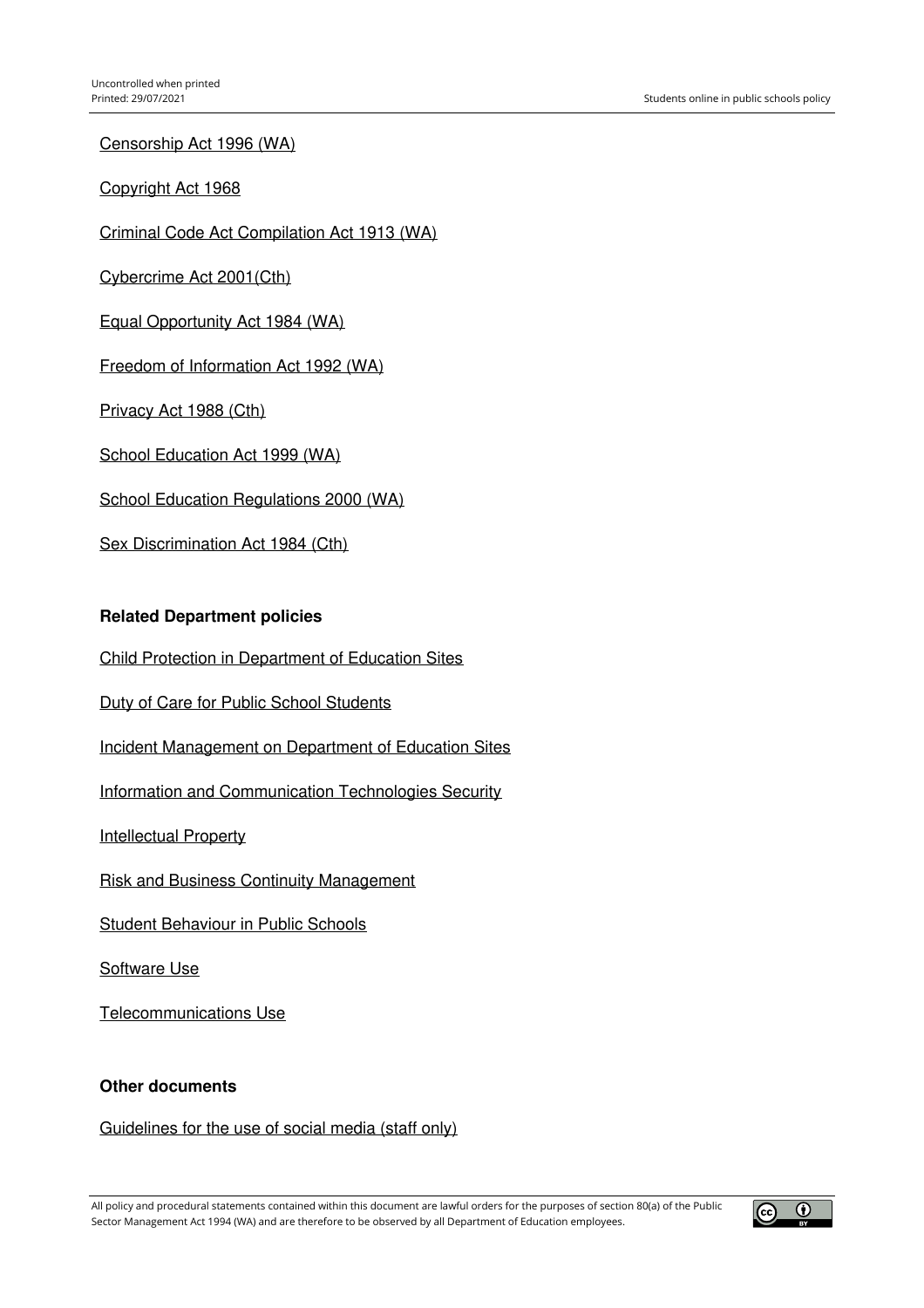# <span id="page-6-0"></span>**8. Contact information**

### **Policy manager:**

Manager, Strategy and Projects

### **Policy contact officer:**

Principal Project Officer

E-Schooling

T: (08) 9264 4774

E: [E-Schooling@education.wa.edu.au](mailto:%20E-Schooling@education.wa.edu.au)

### **Other:**

ICT Customer Services Centre

T: (08) 9264 5555 (metro)

T: 1800 012 828 (regional)

E: [customer.service.centre@education.wa.edu.au](mailto:customer.service.centre@education.wa.edu.au)

# <span id="page-6-1"></span>**9. History of changes**

| <b>Effective date</b>                  | 18 March 2008                                  |
|----------------------------------------|------------------------------------------------|
| Last update date<br>Policy version no. | 1.0                                            |
| <b>Notes</b>                           | Minor (non- mandatory) changes: D12/0433369.   |
|                                        | Effective date corrected from 18 March 2010 to |
|                                        | 18 March 2008.                                 |

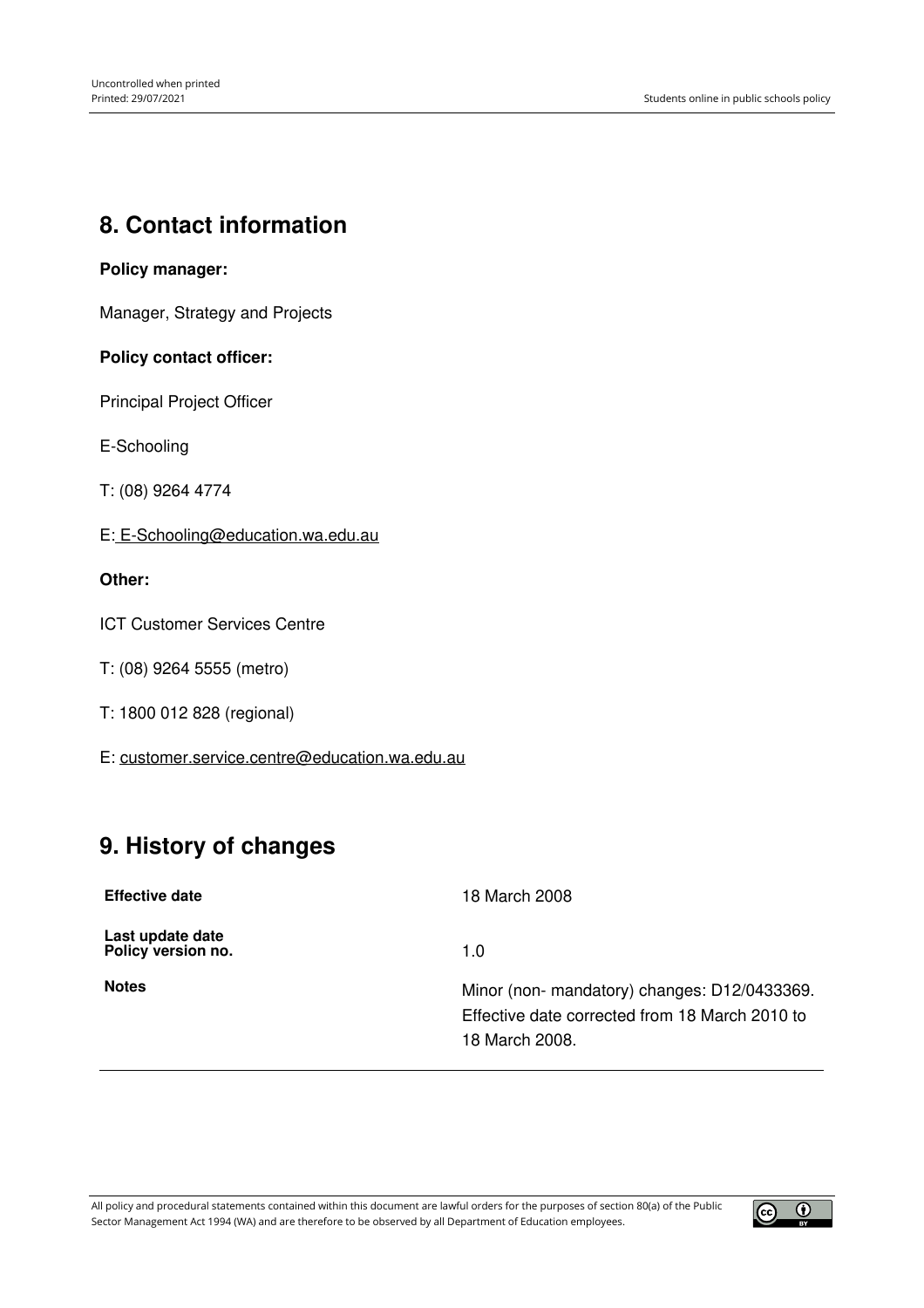| <b>Effective date</b>                  | 18 March 2008                                                                                                                                                                 |
|----------------------------------------|-------------------------------------------------------------------------------------------------------------------------------------------------------------------------------|
| Last update date                       | 12 July 2012                                                                                                                                                                  |
| Policy version no.                     | 1.1                                                                                                                                                                           |
| <b>Notes</b>                           | Minor changes to policy in preparation for new<br>student email service as per D12/0433369.                                                                                   |
| <b>Effective date</b>                  | 18 March 2008                                                                                                                                                                 |
| Last update date                       | 28 May 2013                                                                                                                                                                   |
| Policy version no.                     | 1.1                                                                                                                                                                           |
| <b>Notes</b>                           | Minor (non- mandatory) change: Appendix F:<br>Permission to publish student's work or images<br>of student on web sites removed. Noted by<br>Corporate Executive 17 May 2013. |
| <b>Effective date</b>                  | 28 October 2014                                                                                                                                                               |
| Last update date<br>Policy version no. | 2.0                                                                                                                                                                           |
|                                        |                                                                                                                                                                               |
| <b>Notes</b>                           | Students Online Policy and Guidelines endorsed<br>by Director General on 19 September 2014.                                                                                   |
| <b>Effective date</b>                  | 28 October 2014                                                                                                                                                               |
| Last update date                       | 27 August 2015                                                                                                                                                                |
| Policy version no.                     | 2.1                                                                                                                                                                           |
| <b>Notes</b>                           | Updated and removed links. D15/0341833                                                                                                                                        |
| <b>Effective date</b>                  | 28 October 2014                                                                                                                                                               |
| Last update date                       | 27 October 2017                                                                                                                                                               |
| Policy version no.                     | 2.2                                                                                                                                                                           |